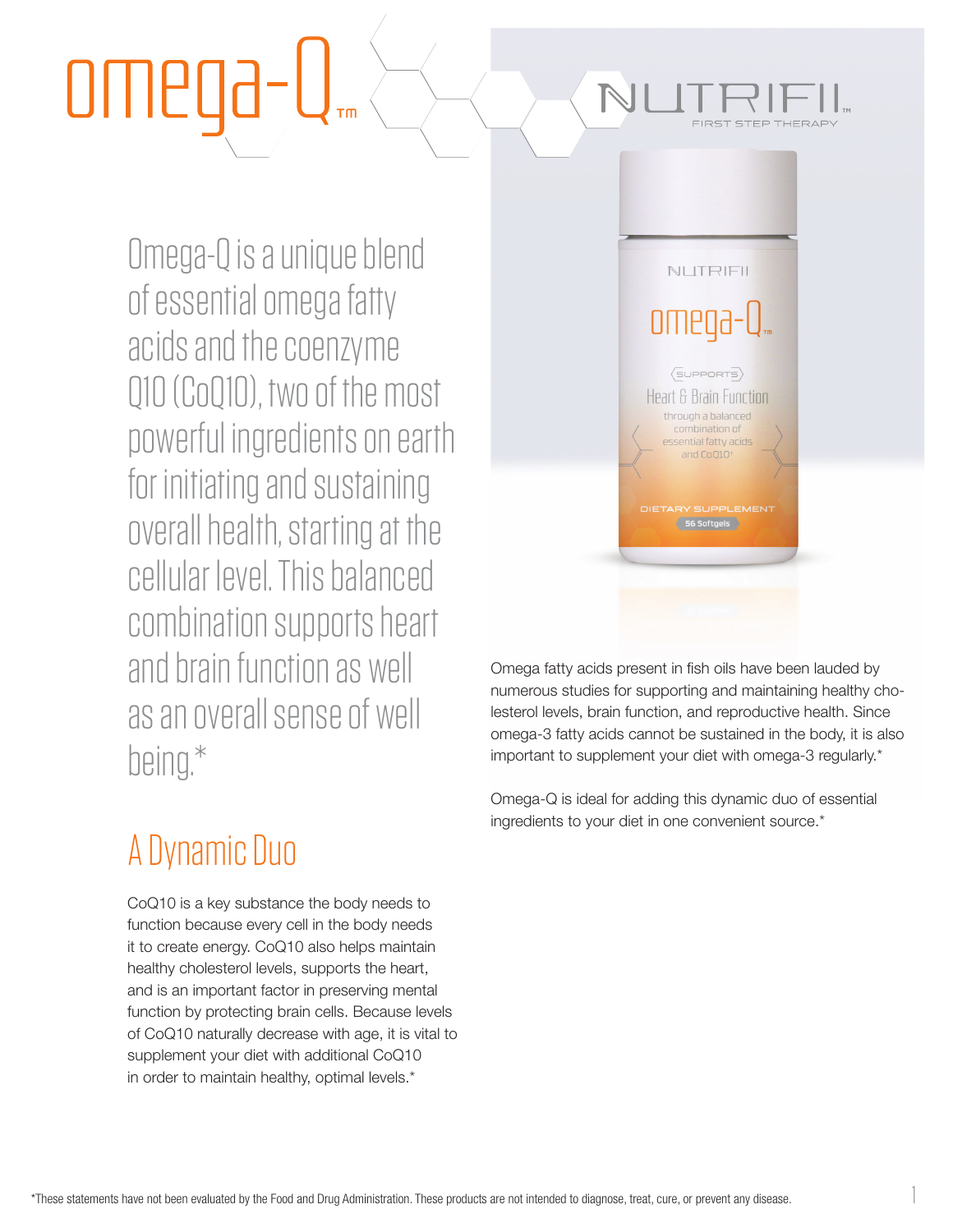# omega

### Unbeatable-Quality Fish Oil

The fish oils used in Omega-Q exceed worldwide government regulations and guidelines for contaminants, offering pure, high-quality, odor, and taste-free omega-3 fatty acids.

- The only United States Pharmacopeial Convention (USP) certified oils in The United States.
- Harvested from small ocean fish, including sardine and anchovy, from the pristine ocean upwelling region off the west coast of South America. These fisheries are among the world's most tightly regulated, ensuring that our Omega-Q is the product of a healthy, fully sustainable fishery, and a renewable resource.
- Harvesting from these small fish, as opposed to blubber or large breeds, also greatly reduces the risk of the presence of mercury, dioxins, and other contaminates.
- Our fish oil is then further purified and exhaustively tested to conform to rigorous global quality and purity standards including those established by the European Union, Norwegian Food Safety Authority, Health Canada, and the U.S. FDA (United States Food and Drug Administration).
- Our oil has also achieved U.S. FDA-notified GRAS (Generally Recognized As Safe) status.

### Unbeatable-Quality CoQ10

- The CoQ10 in our Omega-Q is one of the most thoroughly-tested, pure coenzyme Q10 available.
- Our CoQ10 is produced exclusively through a natural yeast fermentation process, resulting in fewer impurities than other processed CoQ10 may contain.
- Identical to the CoQ10 found in your body.
- Our CoQ10 has Self-Affirmed GRAS status (Generally Recognized As Safe) for use in foods and beverages.
- Free of Genetically Modified Organisms (GMOs), Kosher-certified, and allergen-free.
- Our CoQ10 is made in the U.S. and manufactured per the good manufacturing practices designated by the FDA.
- Our CoQ10 has been proven to be safe in dozens of animal and human safety studies, with clinical doses up to 3,000 mg per day, with none of the studies showing any adverse effects.
- Staying true to their commitment to the utmost levels of quality, Omega-Q adds another layer of health-promoting benefits by transporting the CoQ10 into your body using virgin olive oil, as opposed to cheaper substances like soybean oil, glycerin, or maltodextrin commonly found in other products.